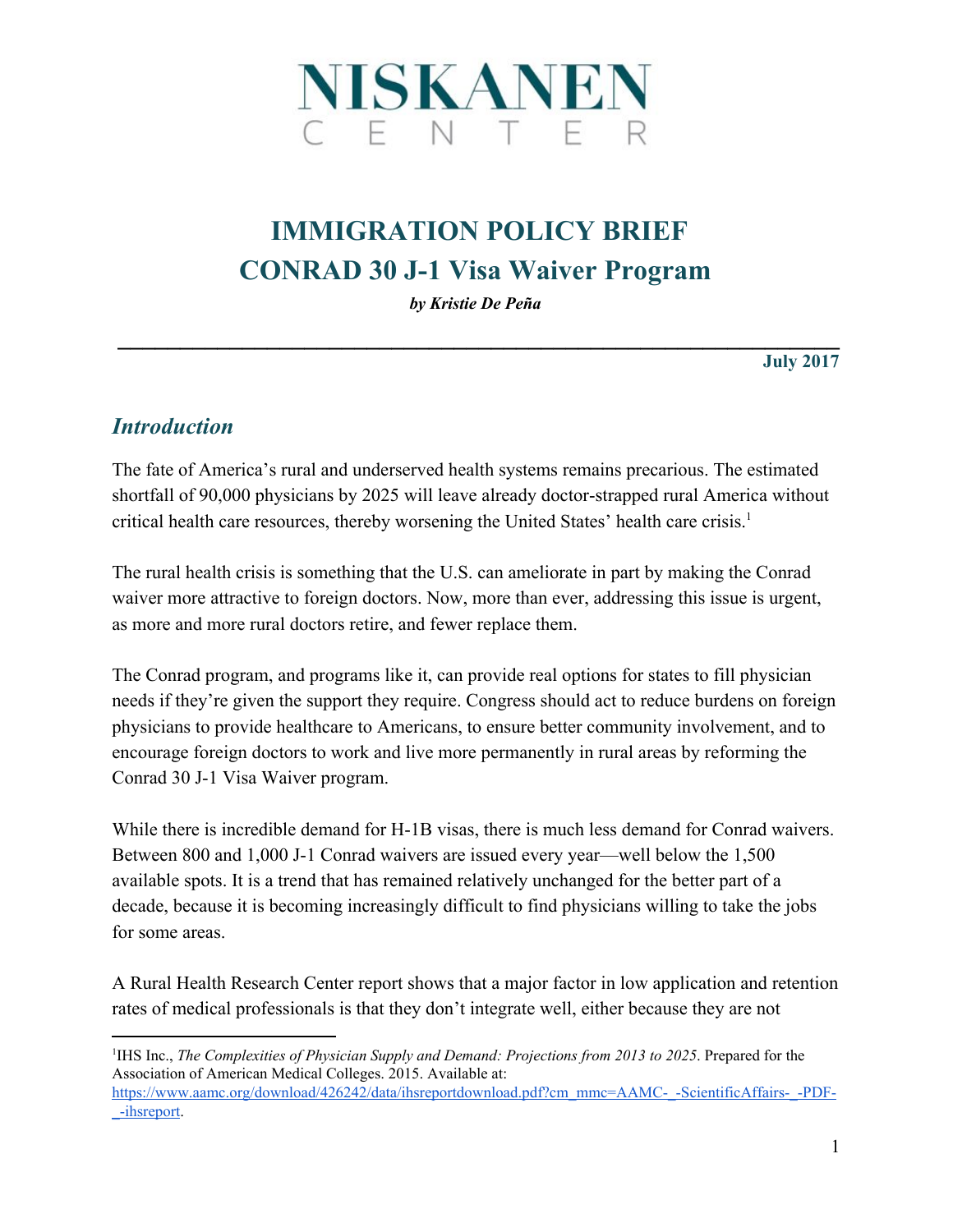accepted by the community, or because they don't adapt well to the rural lifestyle.<sup>2</sup> Ultimately, when the program ends, so does their stay. The same study says overstretched state health officials who run these programs do not have the time to maintain adequate relationships with the doctors, further contributing to their poor retention rates. This lack of communication, support, and oversight can lead to abuse of the physicians by employers.<sup>3</sup>

For these reasons, the alternative H-1B visa is growing in popularity among international medical graduates (IMGs), despite the H-1B being harder to obtain. This visa allows companies or universities in the U.S. to sponsor a highly skilled immigrant with temporary status for up to six years—including physicians hired to complete their medical residency—thereby siphoning physicians out of the designated J-1 applicant pool. However competitive H-1B visas are, physicians who secure the H-1B can be sponsored by employers in more desirable areas than rural areas and offer a declaration of dual intent, not available to non-Conrad J-1 holders.

The rural health crisis is something that the U.S. can ameliorate in part by making the Conrad program more attractive to foreign doctors; the practical policy question is how to do it efficiently, effectively, and equitably.

## *Current Policy*

The Conrad 30 Waiver program allows J-1 medical doctors to apply for a waiver for the 2-year residence requirement upon completion of the J-1 exchange visitor program.

#### *J-1 Visa for Medical Doctors*

Many foreign doctors use the J-1 nonimmigrant exchange visa program to train in U.S. residency programs. As is true with most exchange visa programs, the visa is designed only for the purpose of teaching and and research, rather than immigration.

As such, most physicians using the J-1 visa program are subject to significant limitations. All J-1 visa applicants must demonstrate non-immigrant intent—the intent to return to their home country when their visa expires—in order to qualify for the visa and the program. For example, when they complete their training, all medical doctors are required to return to their country of

**<sup>2</sup>** Patterson DG, Keppel G, Skillman SM. Conrad 30 Waivers for Physicians on J-1 Visas: State Policies, Practices, and Perspectives. Final Report #157. Seattle, WA: WWAMI Rural Health Research Center, University of Washington, Mar 2016. Available at:

[http://depts.washington.edu/fammed/rhrc/wp-content/uploads/sites/4/2016/03/RHRC\\_FR157\\_Patterson.pdf.](http://depts.washington.edu/fammed/rhrc/wp-content/uploads/sites/4/2016/03/RHRC_FR157_Patterson.pdf)

**<sup>3</sup>** National Association of Community Health Centers. *Nevada's J-1 Visa Waiver Program: Problems and Solutions for a Critical Source of Primary Care Physicians*. Emerging Issues #3. January 2010. Available at: [http://dpbh.nv.gov/uploadedFiles/dpbhnvgov/content/Programs/PCO/Nevada%20J-1%20Visa%20Waiver%20Progr](http://dpbh.nv.gov/uploadedFiles/dpbhnvgov/content/Programs/PCO/Nevada%20J-1%20Visa%20Waiver%20Program%20problems%20and%20solutions%202010(2).pdf)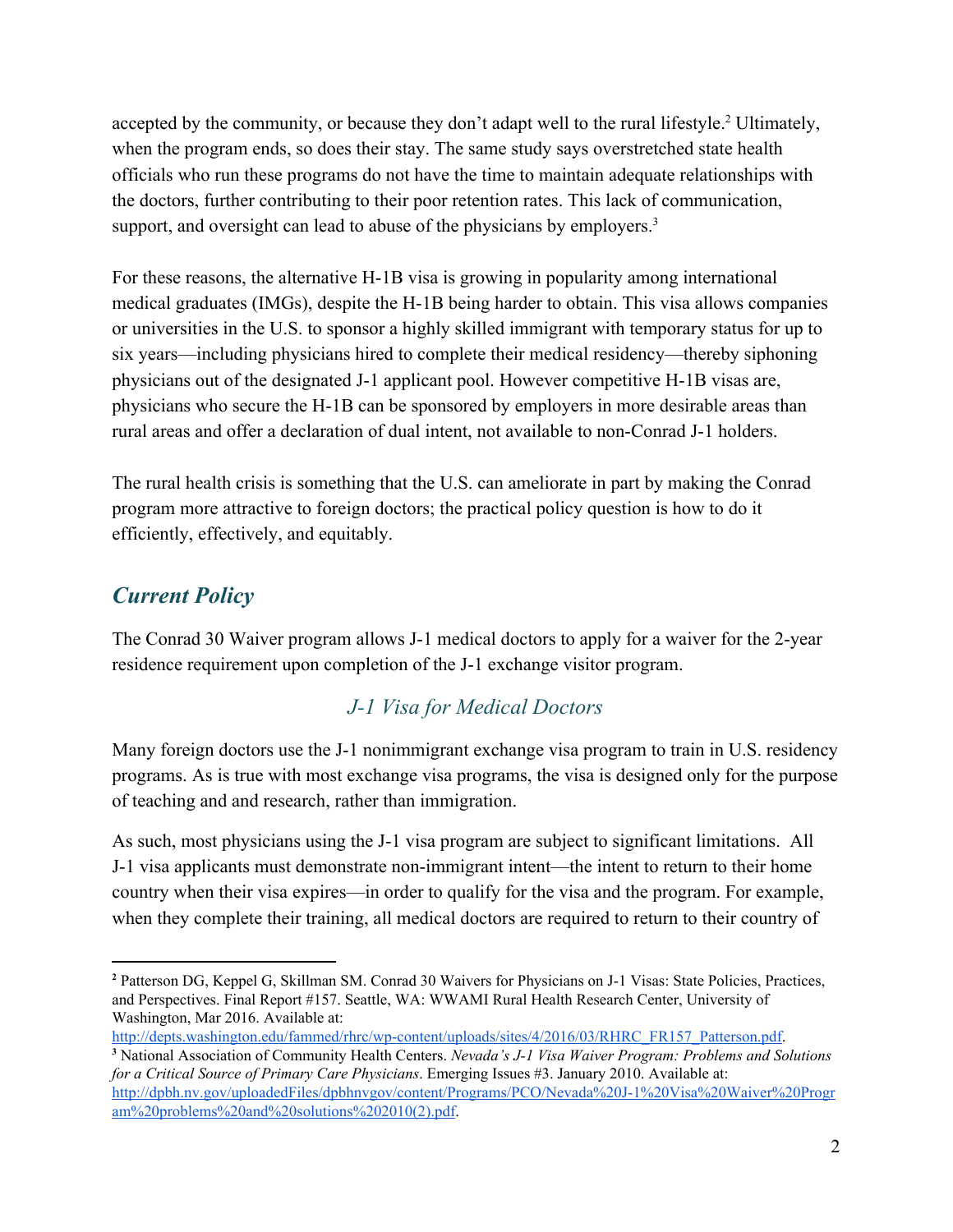nationality or last residence for at least two years; this is known as the "two-year foreign residence requirement." Accompanying spouses and children—J-2 visa recipients—are subject to the same two-year foreign residence requirement.<sup>4</sup>

Further, a J-1 medical doctor cannot adjust their status to any other nonimmigrant visa prior to fulfilling the two-year foreign residence requirement.<sup>5</sup>

### *Conrad Visa Waiver Program*

In 1994, Senator Kent Conrad of North Dakota highlighted severe physician shortages occurring in rural America, and devised the Conrad Visa Waiver Program to address those shortages.

Pursuant to the Conrad program, each state could sponsor up to 20 IMGs with a J-1 visa. Sponsorship allowed a J-1 physician to bypass the two-year foreign residency requirements in exchange for serving in a rural or underserved population in the state for at least 3 years.<sup>6</sup>

The program generally targets physicians who practice family medicine, general obstetrics, general pediatrics, general internal medicine, and general psychiatry. In 2003, the Conrad program was reauthorized and expanded, increasing the number of state sponsored waivers to 30, thus the name Conrad 30. In December 2004, Congress enacted legislation allowing states to use five of their 30 slots for physicians in specialty fields.<sup>7</sup>

Since its enactment, each state has developed its own application, participation rules, and guidelines that apply to all J-1 visa medical doctors and Conrad program participants.

Once the Conrad 30 waiver recipient has fulfilled all of the terms and conditions imposed on the waiver, including the three-year period of employment with the healthcare facility, he or she (and his or her spouse and/or child) is eligible to apply for:

- An immigrant visa;
- Permanent residence; or an
- H (high-skilled) or L (intracompany transfer) nonimmigrant visa.

If a waiver recipient fails to fulfill the terms and conditions imposed on the waiver, he is again subject to the two-year foreign residence requirement.

<sup>7</sup> Conrad 30 Waiver Program. USCIS. Available at:

<sup>4</sup> Immigration and Nationality Act §212(e).

<sup>&</sup>lt;sup>5</sup> Immigration and Nationality Act  $\S 248(a)(2)$ .

**<sup>6</sup>** Immigration and Nationality Act § 214(l). The rural or underserved area must be designated by U.S. Department of Health and Human Services (HHS) as a Health Professional Shortage Area (HPSA), Medically Underserved Area (MUA), or Medically Underserved Population (MUP).

[https://www.uscis.gov/working-united-states/students-and-exchange-visitors/conrad-30-waiver-program.](https://www.uscis.gov/working-united-states/students-and-exchange-visitors/conrad-30-waiver-program)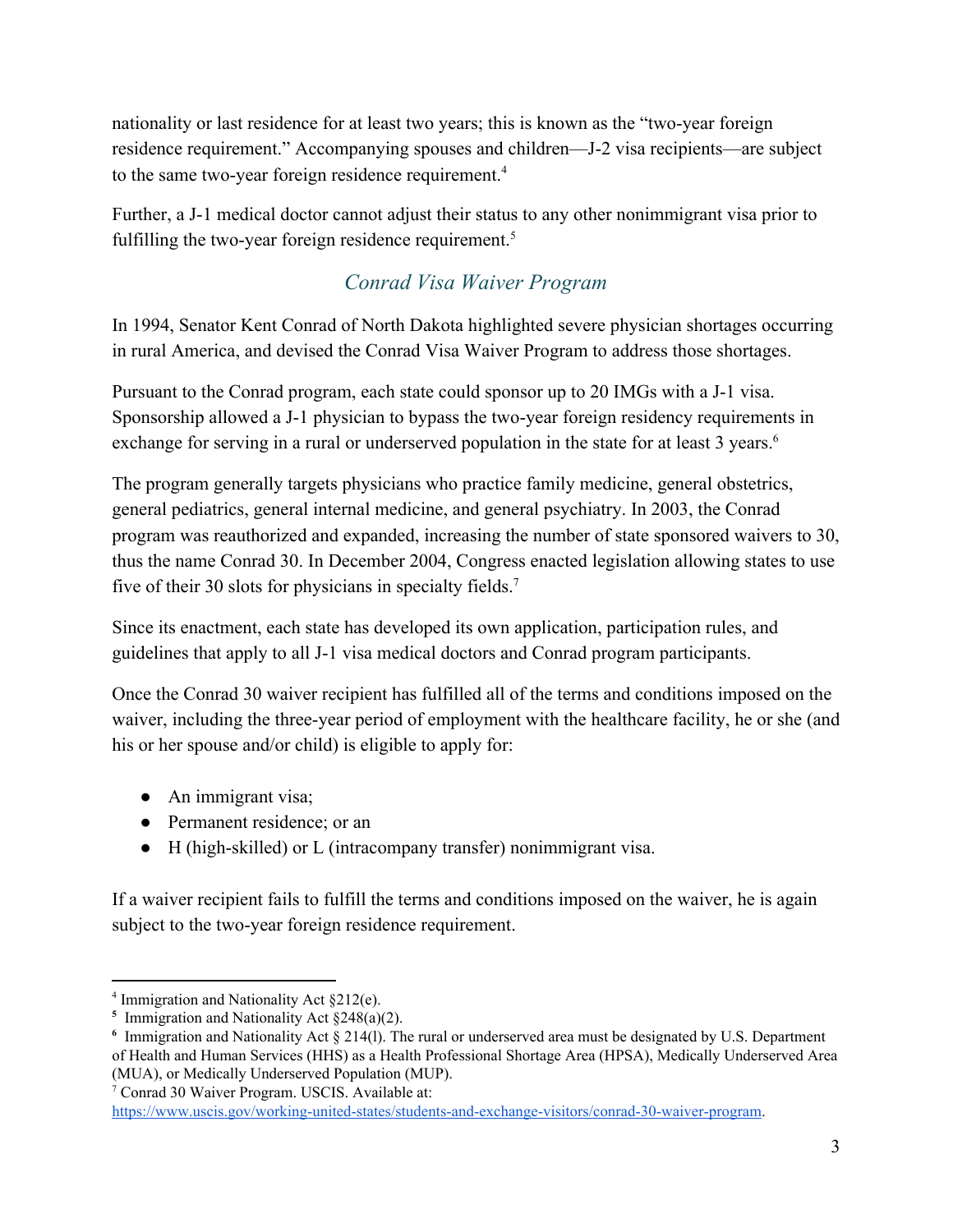# *Proposed Changes to Current Policy*

Earlier this year, Senators Amy Klobuchar (D-MN), Susan Collins (R-ME), and Heidi Heitkamp (D-ND) reintroduced bipartisan legislation<sup>8</sup> to extend and expand the Conrad 30 programs.<sup>9</sup>

Changes include expanding the program beyond 30 slots, creating new slots for academic medical centers, and better aligning visa terms with residency training and physician practice. The bill was referred to the Judiciary Committee, but is not expected to advance through the legislative process due to competing priorities.

Improvements to the recently reauthorized Conrad 30 program should extend beyond those included in the bipartisan legislation introduced earlier this year to include:

- Making the Conrad 30 program permanent, i.e., no re-authorization necessary;
- Defining "shortage of healthcare professionals" terminology used by the Secretary of Health and Human Services (HHS). States interpret shortage criteria for designation as a Health Professional Shortage Area (HPSA), Medically Underserved Area (MUA), or Medically Underserved Population (MUP) differently, making the application process extremely inefficient and confusing for applicants, particularly "Flex" applicants;<sup>10</sup>
	- Requiring regular database updates that reflect saturated or fully-served areas previously designated as an HPSA, MUA, or MUP, to avoid applications to areas that cannot accept applicants;
- Extending a physician applicant's status for up to 9 months to allow waiver applicants flexibility to apply in an alternative states;
- Allowing physicians to switch employers while awaiting a decision on a pending application;
- Requiring all contracts to include malpractice insurance as a safeguard for medical facilities, physicians, and patients;
- Allowing states to recapture unused waiver slots;
- Changing allotment numbers to meet the actual needs of states, as opposed to offering the same number of slots to every state, regardless of need;
- Increasing local involvement with physicians and their families; and

**<sup>8</sup>** S.898 - Conrad State 30 and Physician Access Reauthorization Act. Available at: [https://www.congress.gov/bill/115th-congress/senate-bill/898/text.](https://www.congress.gov/bill/115th-congress/senate-bill/898/text)

<sup>9</sup> Press Release. Senator Heidi Heitkamp. April 10, 2017. Available at: [https://www.heitkamp.senate.gov/public/index.cfm/2017/4/klobuchar-collins-heitkamp-introduce-bipartisan-legislati](https://www.heitkamp.senate.gov/public/index.cfm/2017/4/klobuchar-collins-heitkamp-introduce-bipartisan-legislation-to-increase-number-of-doctors-in-rural-and-other-medically-underserved-areas) [on-to-increase-number-of-doctors-in-rural-and-other-medically-underserved-areas](https://www.heitkamp.senate.gov/public/index.cfm/2017/4/klobuchar-collins-heitkamp-introduce-bipartisan-legislation-to-increase-number-of-doctors-in-rural-and-other-medically-underserved-areas).

<sup>&</sup>lt;sup>10</sup> States may fill up to 10 "flex slots," where physicians may be selected to work in an area that is not a HPSA or Medically Underserved Area (MUA), yet still serves residents in underserved areas.